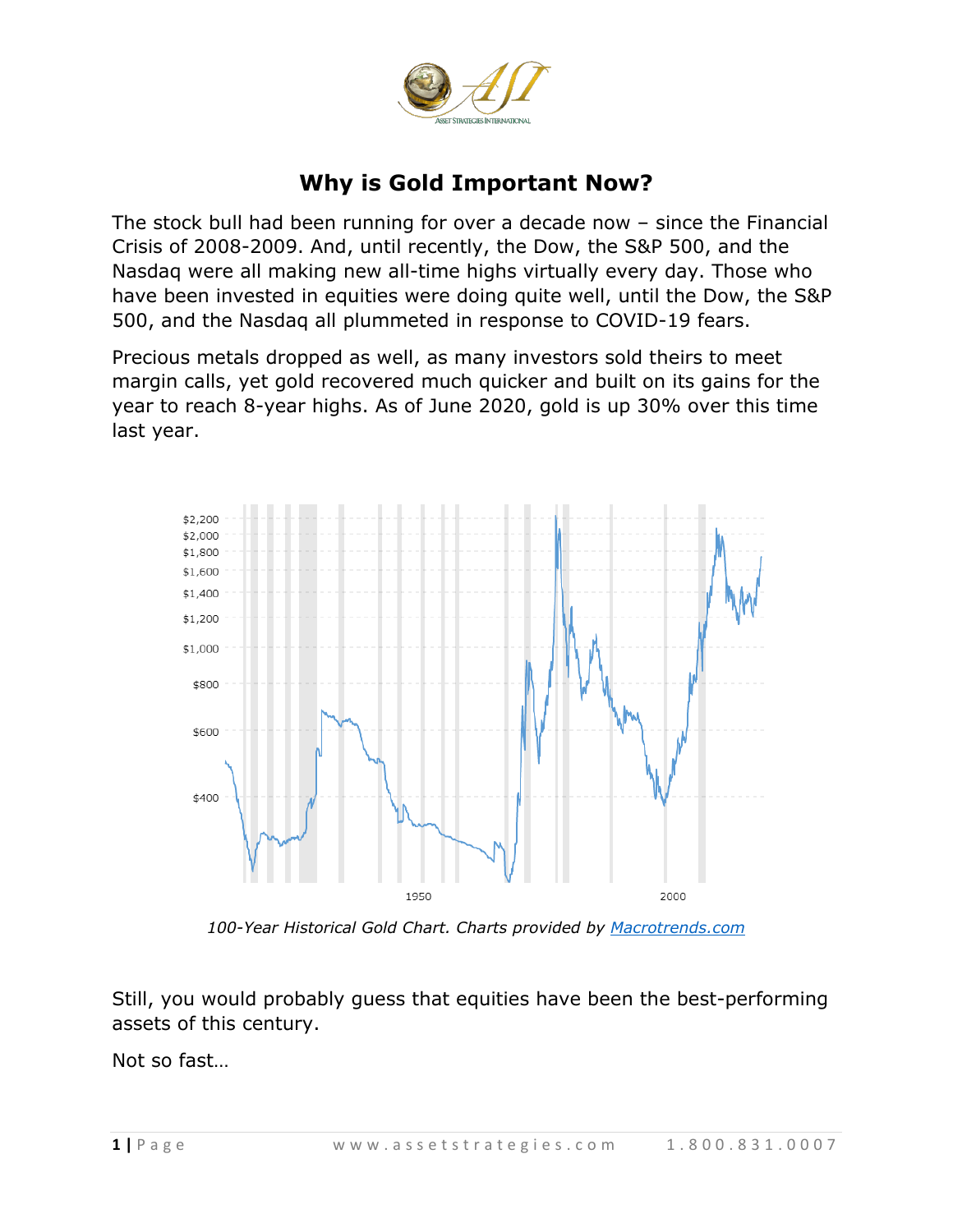

## **Media Bias**

Gold and silver performed extremely well during their last 10-year bull market – gains of 650% for gold and 1,000% for silver. Most investors never saw returns like that with dividend stocks. Yet, when asked if they would consider adding a small allocation of gold and silver to their portfolio, most would say they had no interest in precious metals whatsoever.

Even introduced to staggering returns, they won't consider it. Nowhere has the media bias in favor of traditional paper stocks and bonds been as evident as these conversations.

The media has effectively convinced investors that precious metals are risky, do not appreciate, and are way too complicated to even consider owning. Of course, banks and brokerages have paid the media well over the years, through lucrative ad campaigns, to get that message out.

## **Numbers Don't Lie**

Considering the effectiveness of the brain-washing, those ad campaigns may actually be the first documented instances of "fake news."



When you look at the numbers, you get a slightly different picture. However, you have to go back to December of 2015 to see the lows for both gold and silver following their correction from alltime highs achieved during their last bull market. Gold fell from \$1,900 (September 2011) to \$1,049.40. Silver fell from near \$50 (April 2011) to \$13.71.

Gold and silver effectively broke out to the upside in June of 2019. For many, that was the signal a new precious metals bull market had begun. In 2020, we've seen similar price surges as gold gains stairstep their way skyward. Bank of America analysts predicted earlier this year that we could see gold around \$3,000 an ounce before the end of this new bull market.